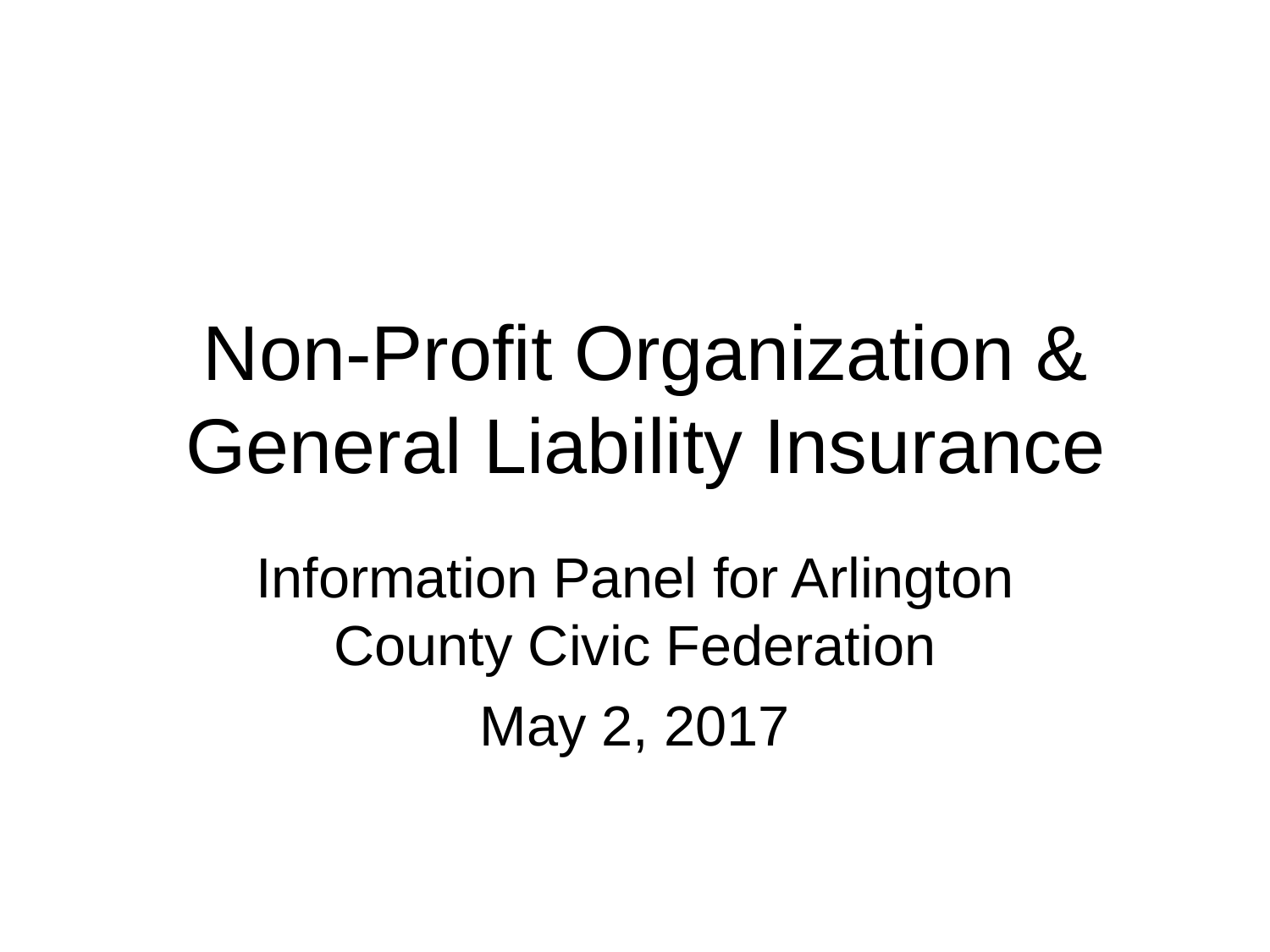#### Non-Profit Organization & General Liability Insurance

- Presenters:
	- − Timothy R. Hughes**,** of Bean, Kinny & Korman, Attorneys
	- − Richard V. Mercado, Vice President Huntington T. Block Insurance Agency, Inc.
- Moderator
	- − Duke Banks, Vice President, Arlington County Civic Federation.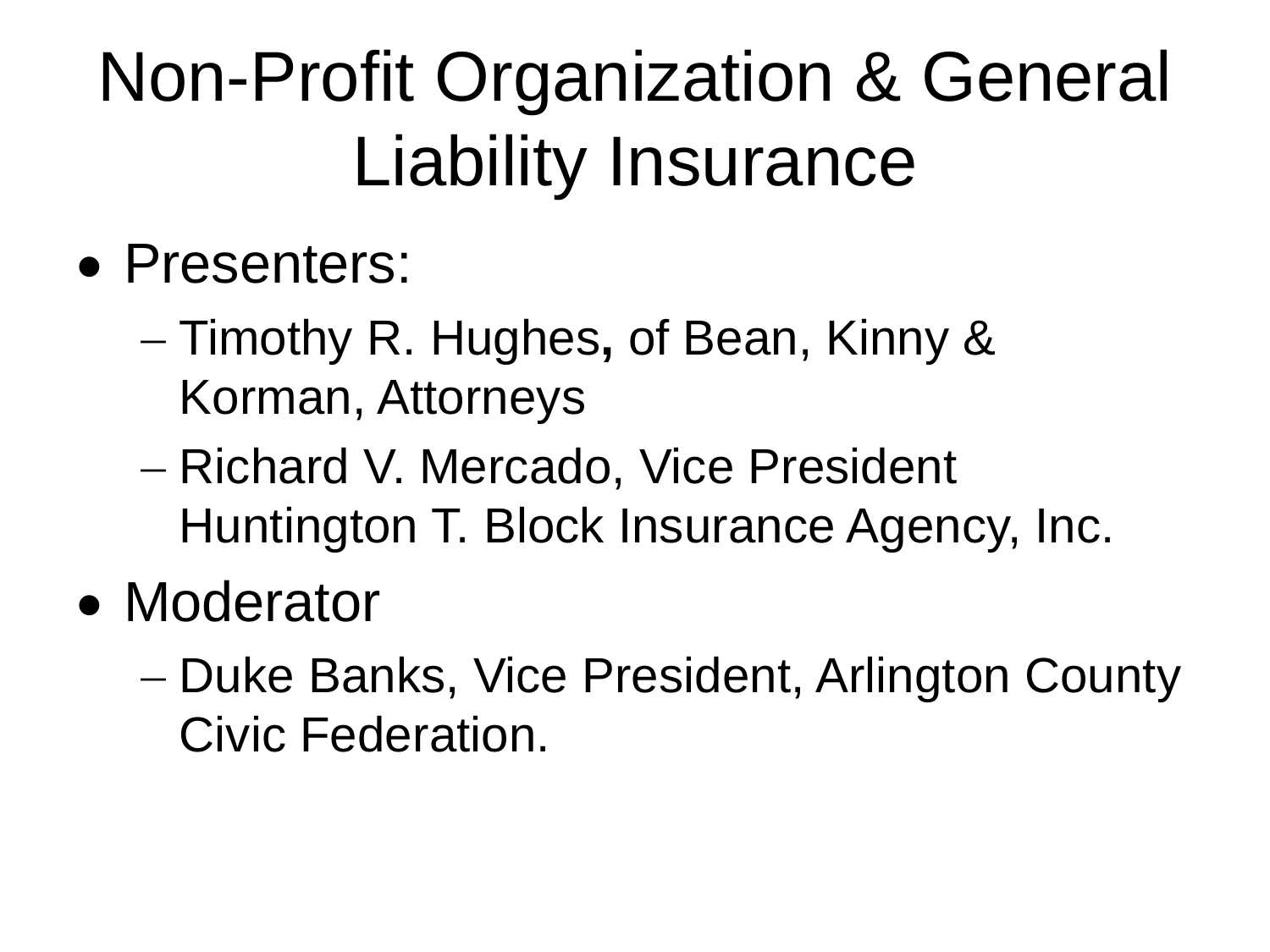#### Non-Profit Organization & General Liability Insurance

• Note – this panel is to provide general information only, and is not to be construed as legal or insurance advice from the Civic Federation to its member organizations. Member organizations are encouraged to contact attorneys and insurance brokers and/or agents for more specifics on how to be organized and/or obtain insurance coverage.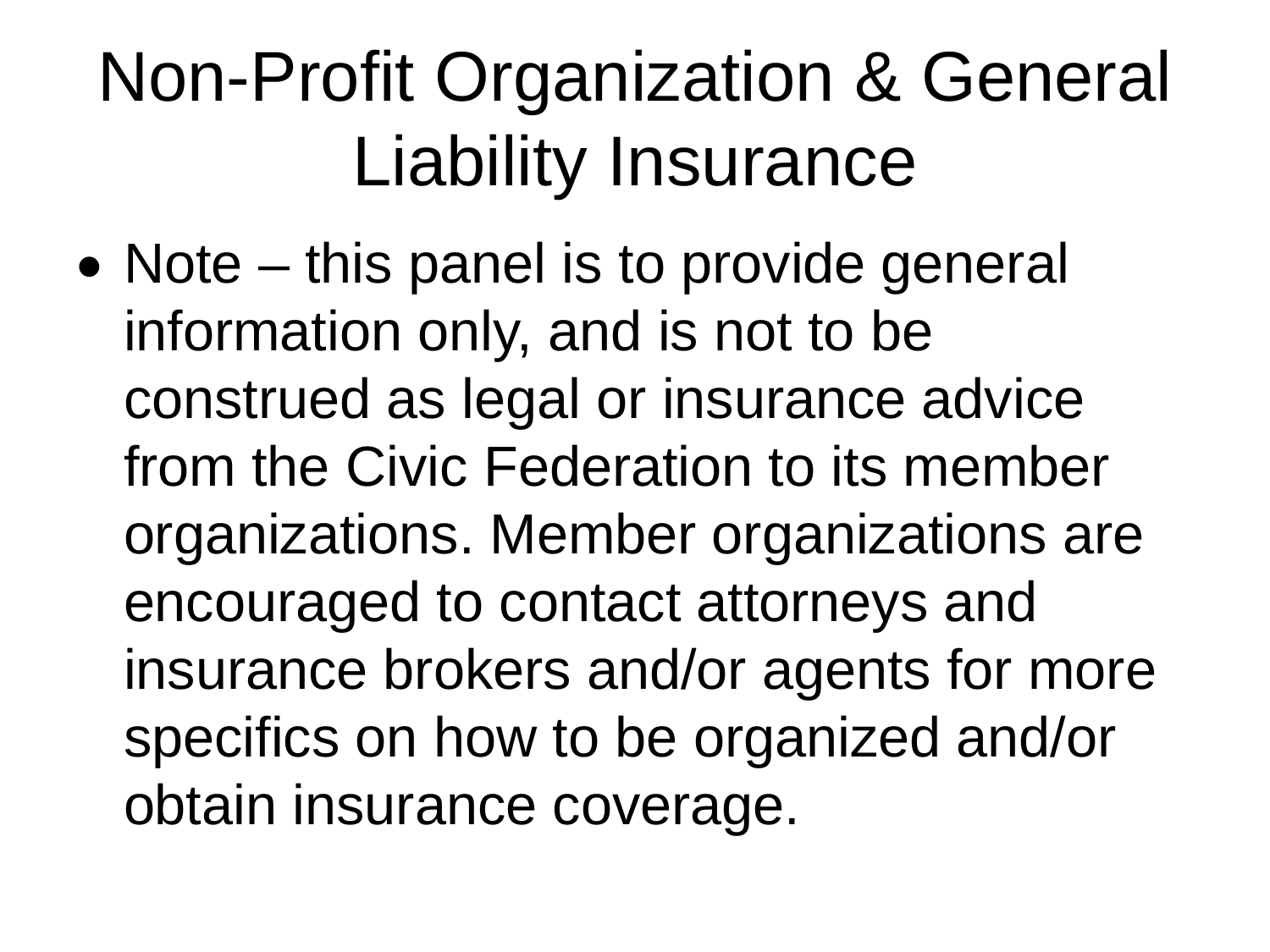#### Organization Structure

What is your organization doing?

What risks is your organization taking?

How does your organization govern/manage itself?

Is your organization raising funds?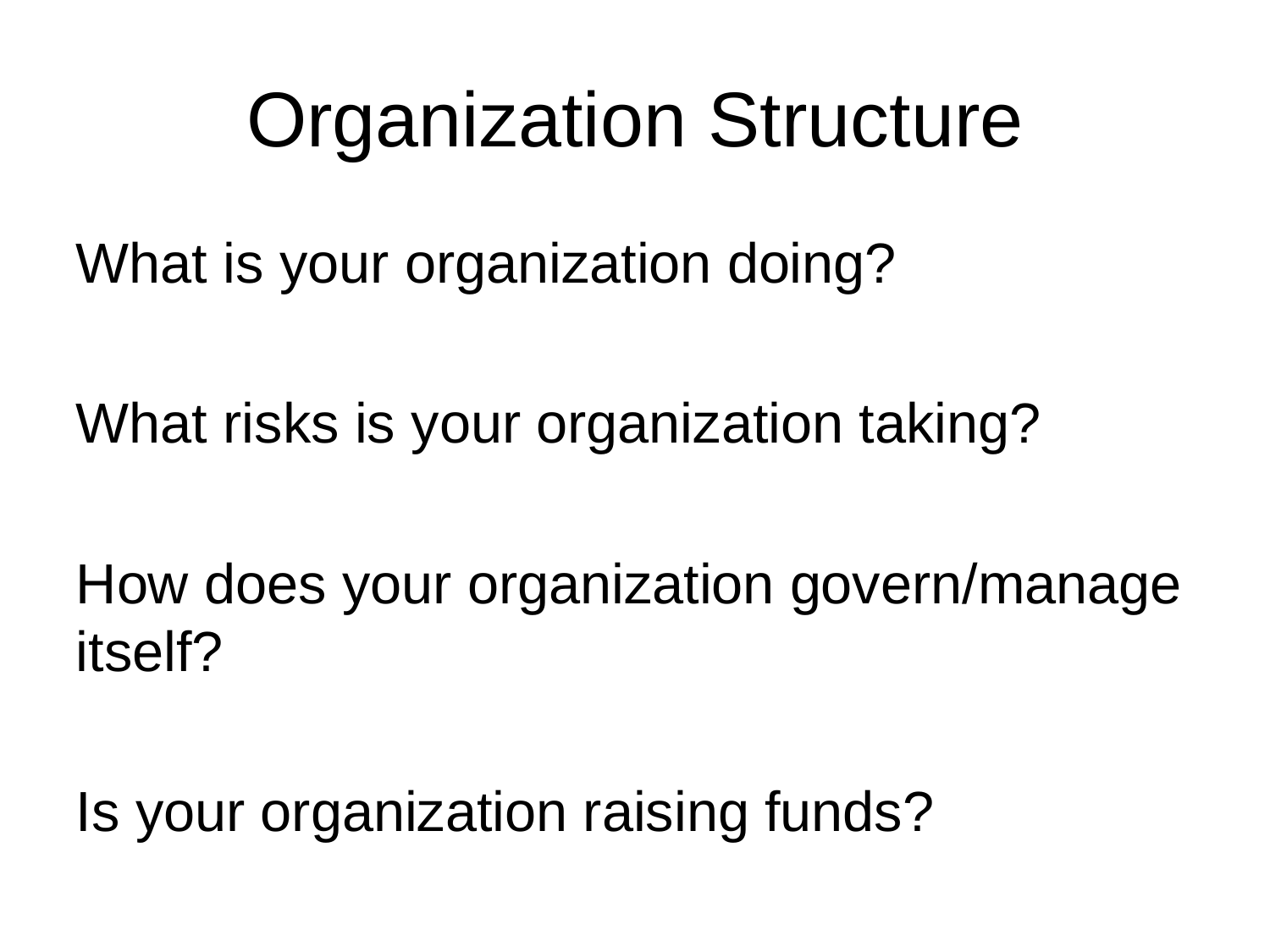## Should We Incorporate?

- Really no, downside to formal incorporation
- Protection of volunteers, officers, directors
- Does add some limited paperwork and filing requirements, but not significant
- May require separate accounts, but that is best practice regardless
- Need to file 990s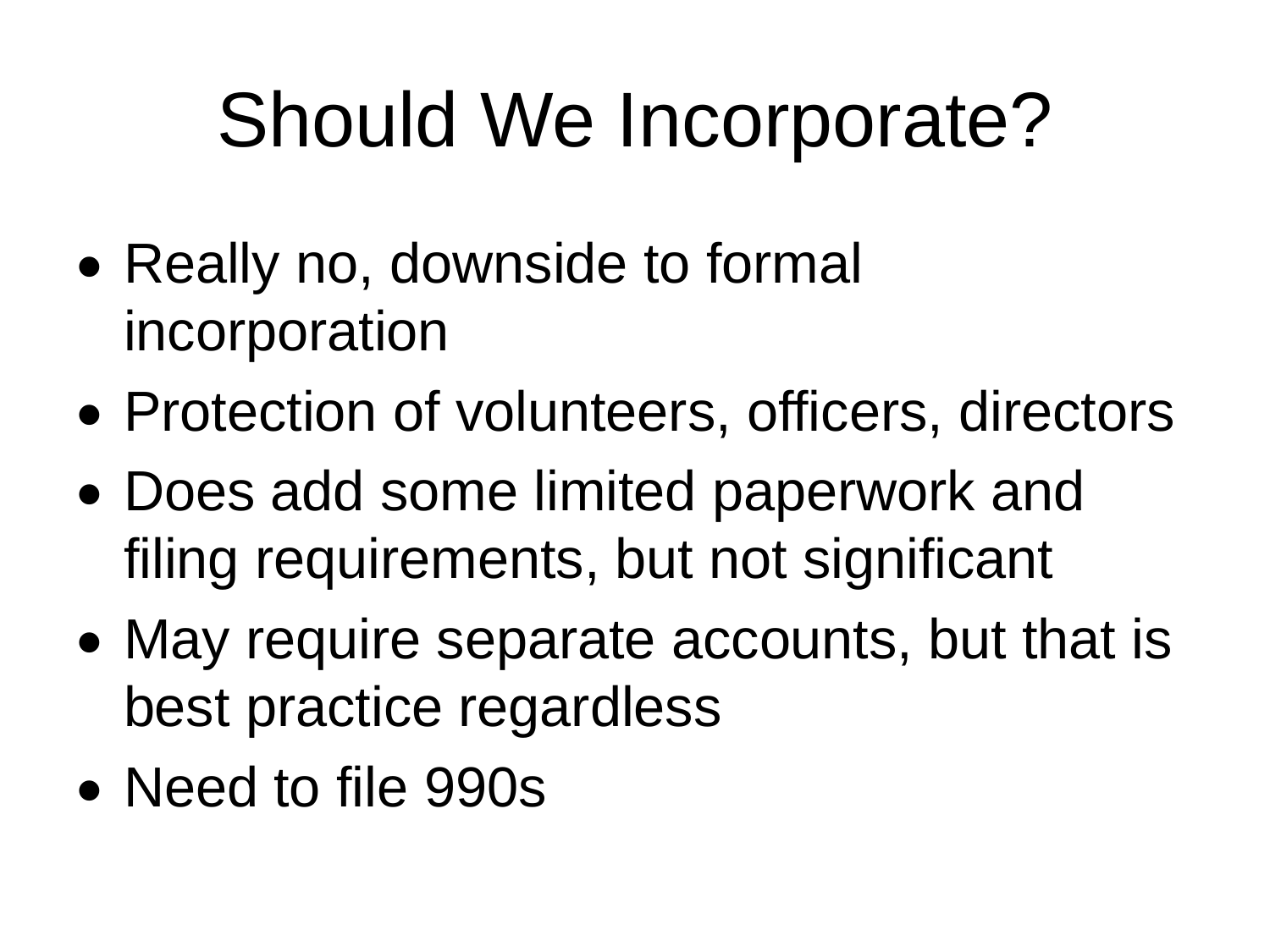#### Incorporation Process

- Corporations created by filing with the Virginia State Corporation Commission
- Articles forms available on SCC site
- Non-stock articles: \$75 filing fee, annual report filing fees of \$25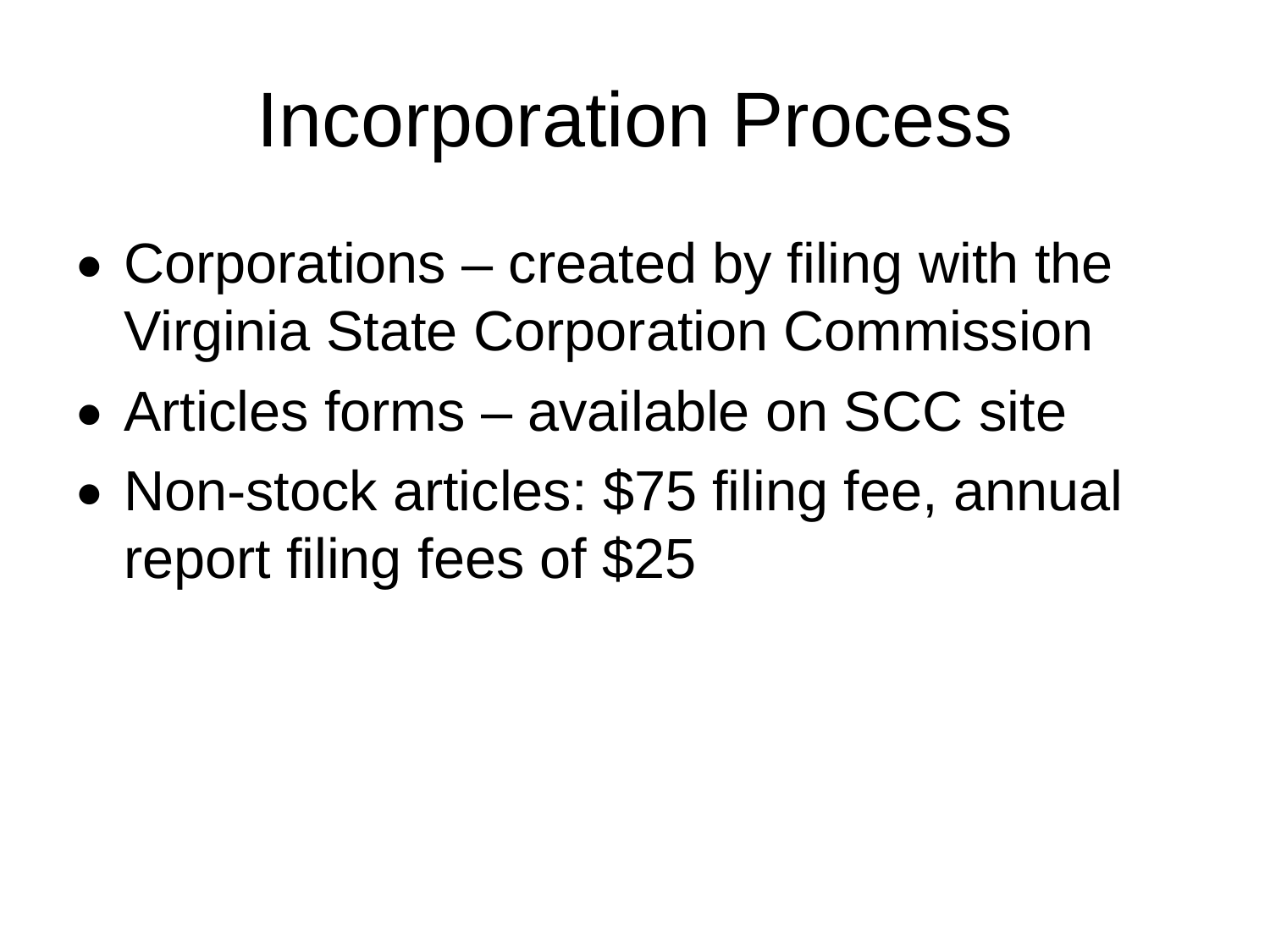#### Governance

- Level of documentation of governance processes depends on organization and incorporation
- Some have very limited
- If more than a handful of volunteers, far better to have bylaws, formal conflict and other policies, and stick to process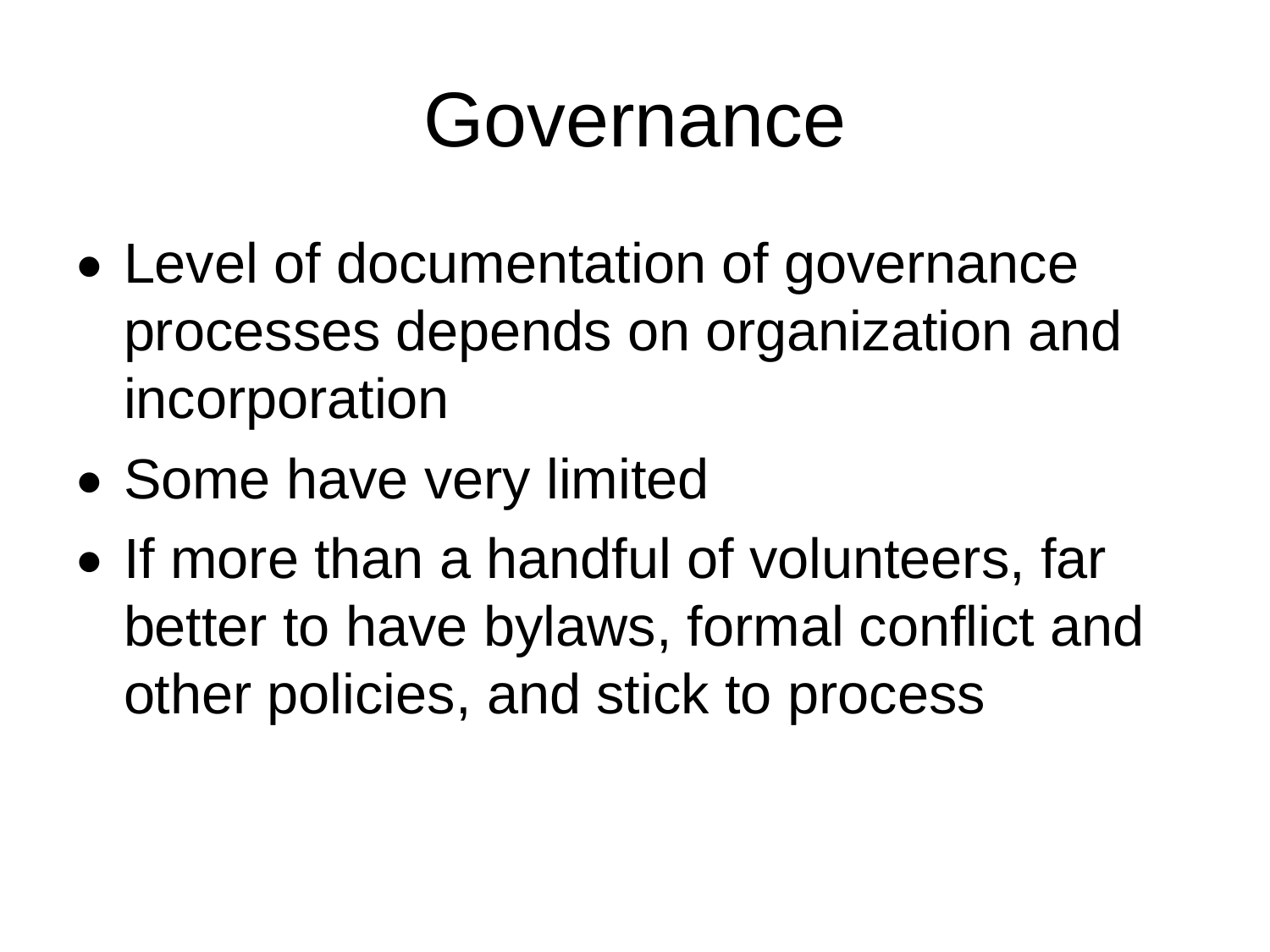# Typical Bylaws Questions

- Nomination of directors and officers
- Voting process for same
- Voting on other governance issues
- Meeting requirements
- Notice
- Quorum
- Conflicts, finances, inurement, etc
- Written **v** actual process
- Need to update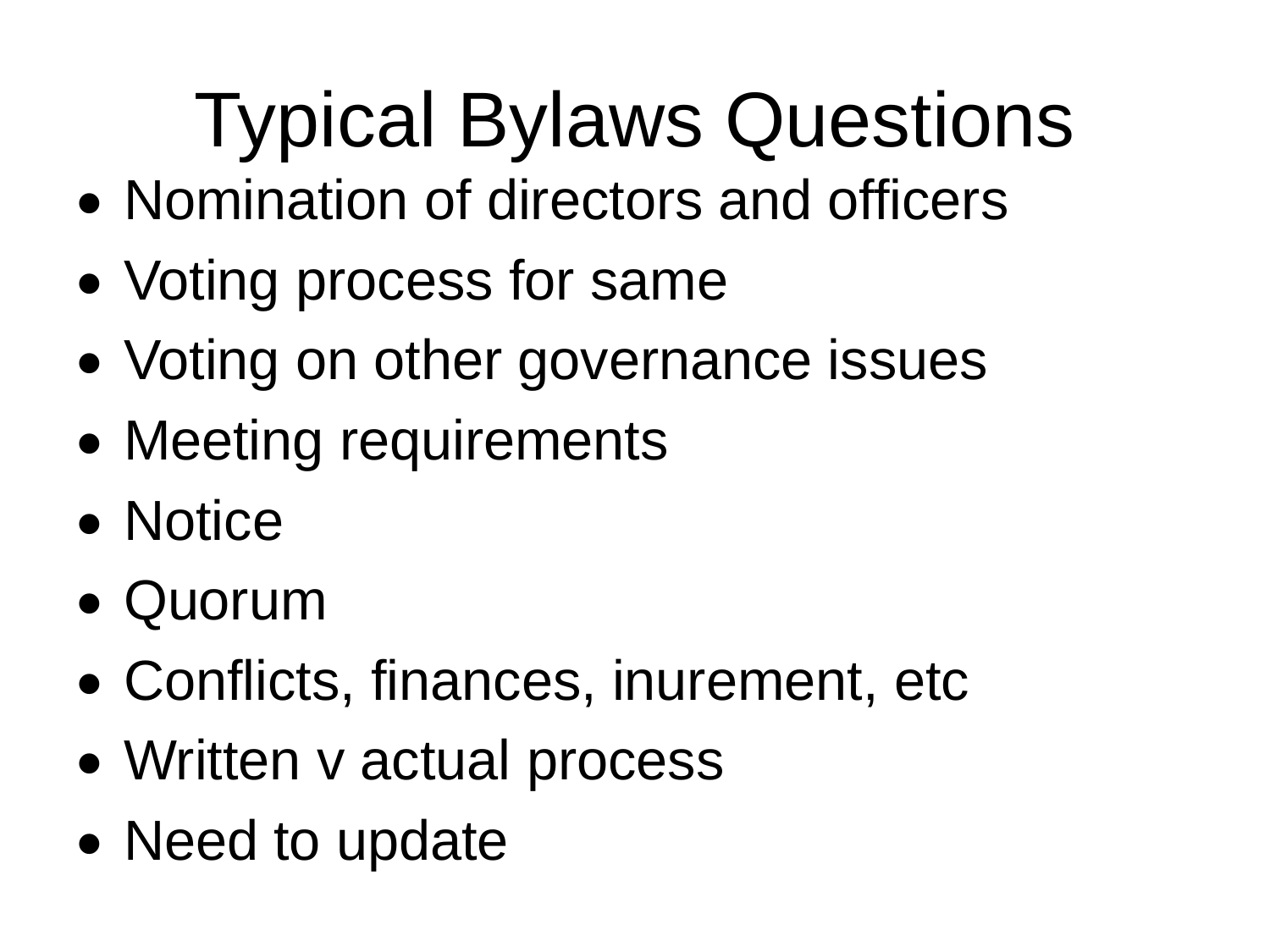# Seeking Non-Profit Status

- Unlike incorporation, getting an IRS 501(c)(3), 501(c)(4), or 501(c)(6) designation is costly, time consuming and complicated
- Requires detailed bylaws on governance, and the bylaws need to match IRS requirements
- Designations do create tax advantaged state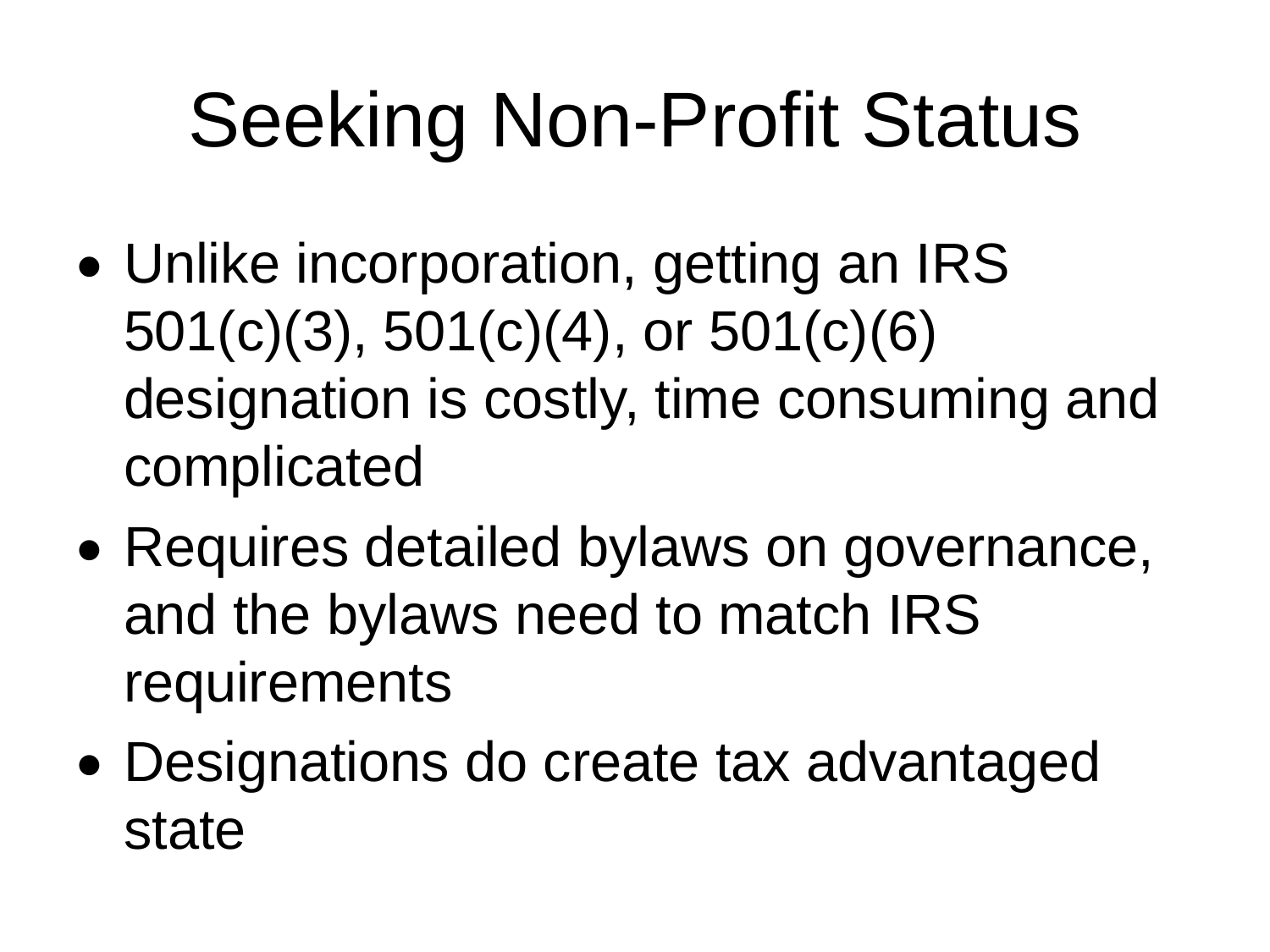## Which IRS designation?

• 501c3 - tax exempt – charitable, religious, scientific, etc.

− Very limited lobbying

- 501c4 social welfare orgs, local associations (can include HOAs)
	- − Can include lobbying if pertains to main mission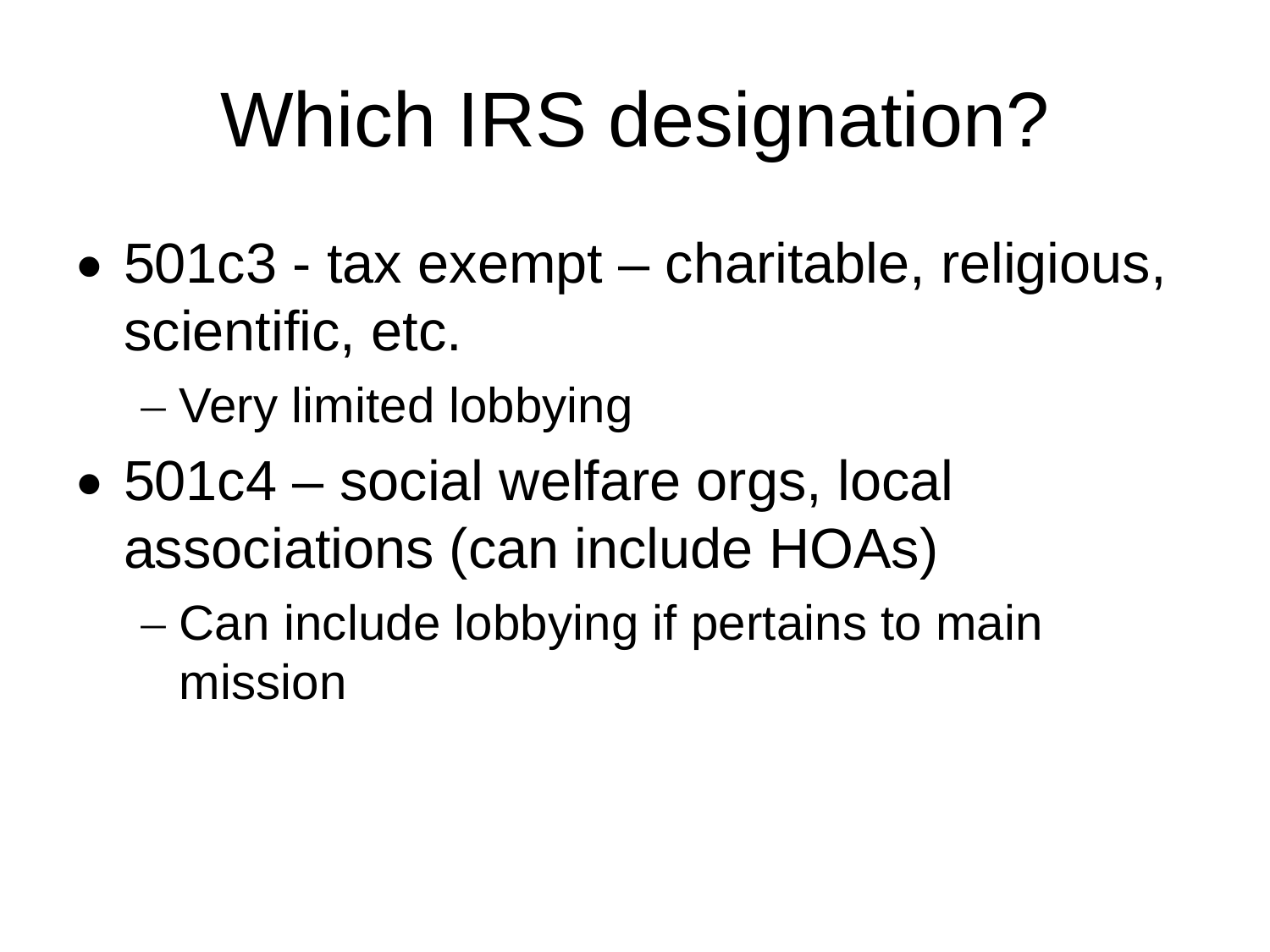#### Homeowners Associations

- Can file as a 501c4 to be tax exempt
- Alternatively Can file form 1120-H tax form; allows exempt function income to be excluded from gross income and thus avoid taxes
- Exempt income includes members dues, fees, or assessments from member as owners, not customers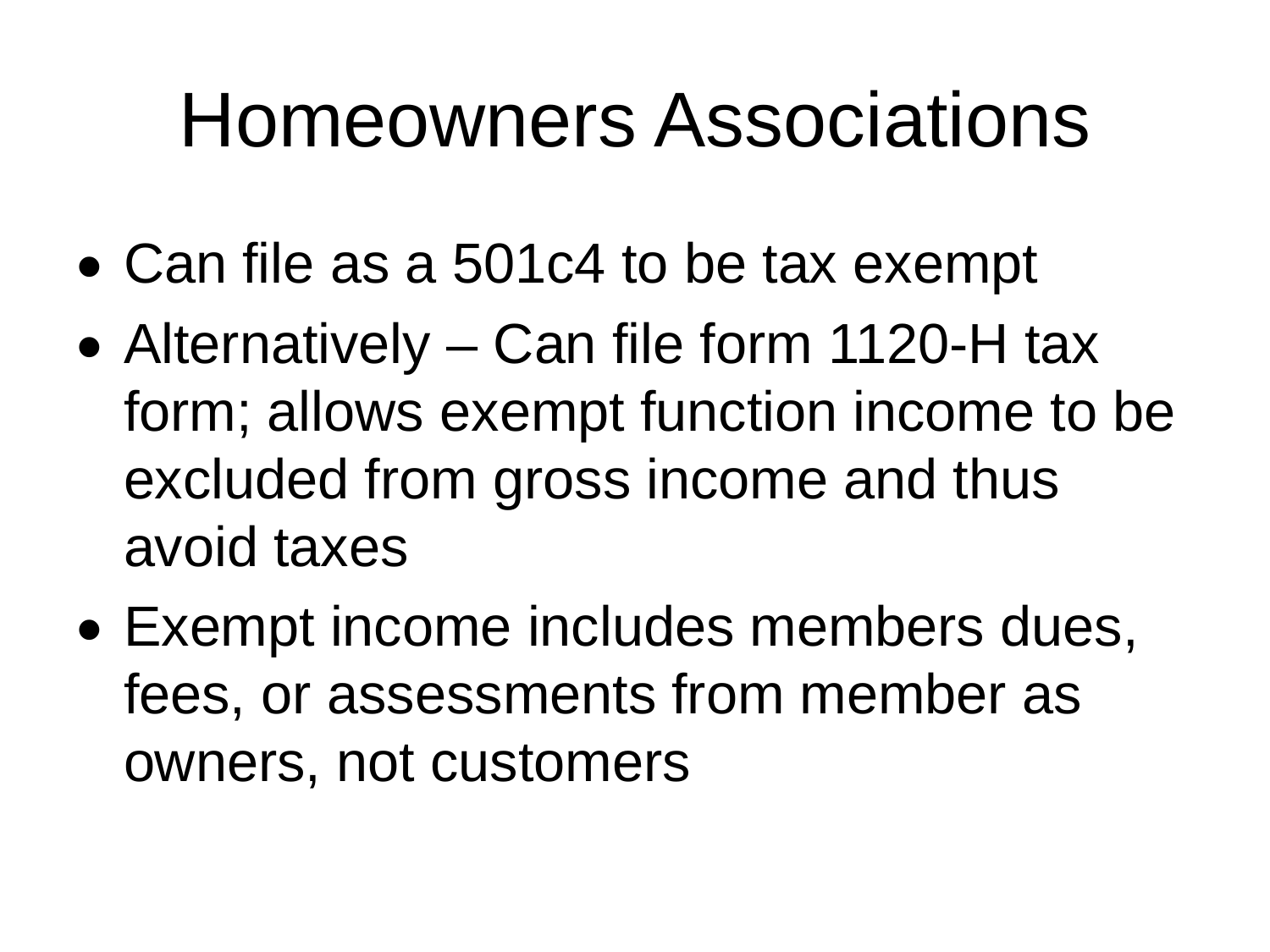## **Solicitations**

- Organizations soliciting donations need to register in most states
- In Virginia, done through filings with the Virginia Department of Agriculture and Consumer Services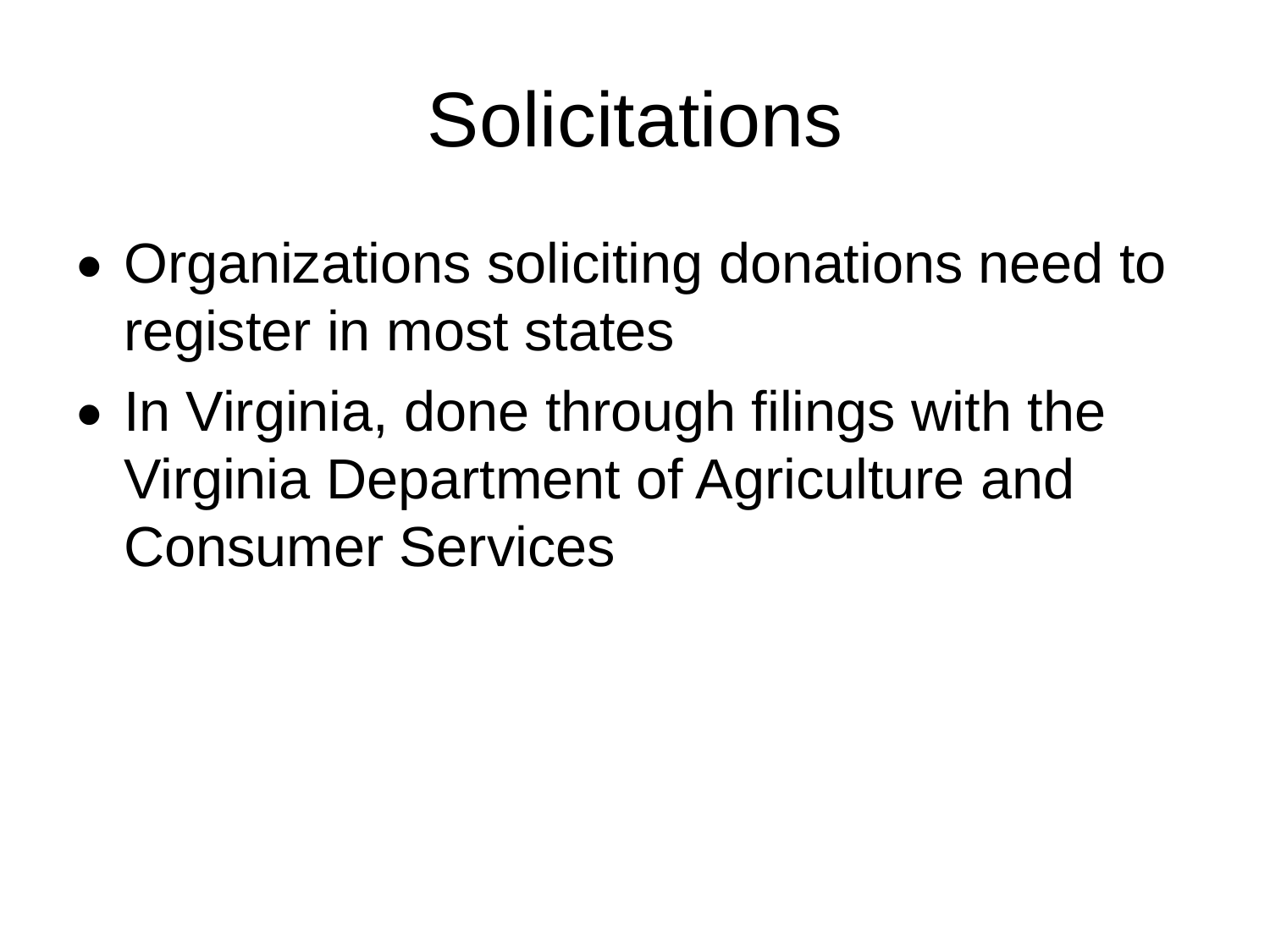# **Liability Insurance**

- Commercial General Liability Insurance
- Directors and Officers Liability Insurance
- One Time Special Event Insurance
- Umbrella/Excess Liability Insurance
- NO Insurance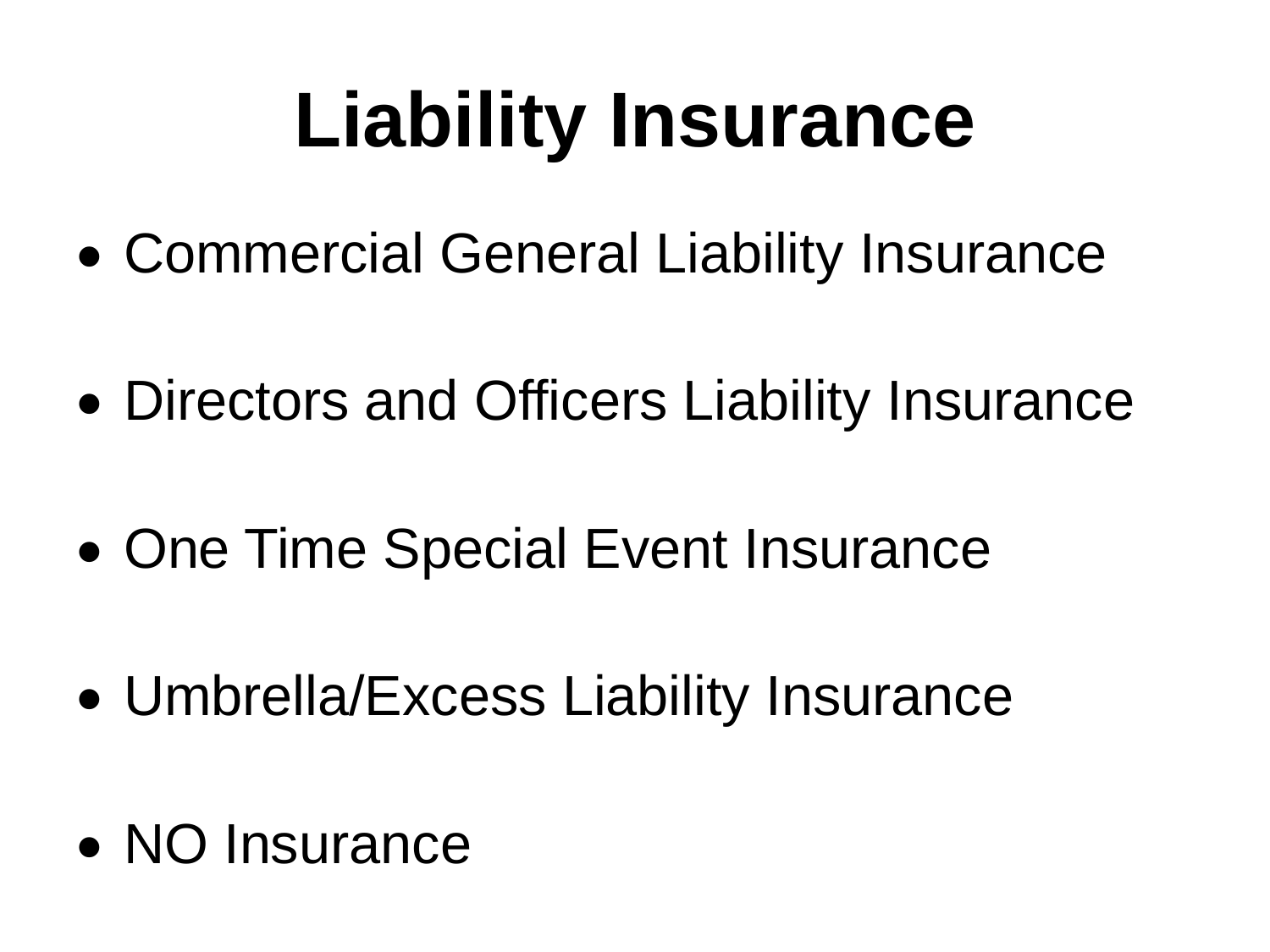## Commercial General Liability

A policy issued to organizations to protect them against liability claims for bodily injury (BI) and property damage (PD) arising out of premises, operations, products, and completed operations; and advertising and personal injury (PI) liability. "Host Liquor" liability is also covered. The CGL policy was introduced in 1986 and replaced the "comprehensive" general liability policy.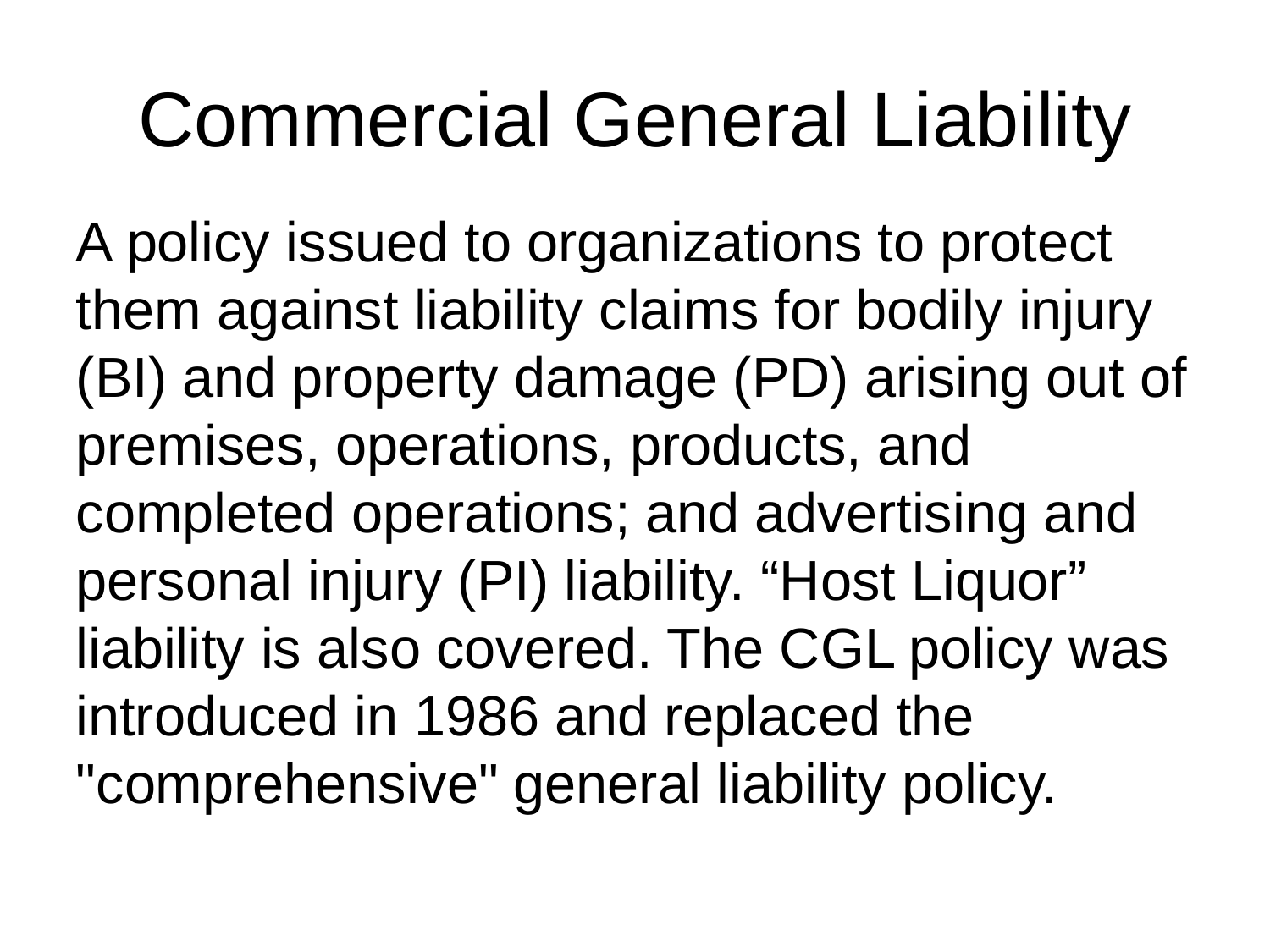# Commercial General Liability

- Owners of Premises and Property Management Companies generally require that they are Additional Insured in the CGL policy via a "Certificate of Insurance".
- Standard limit is \$1,000,000 "Per Occurrence" and \$2,000,000 "Aggregate". If higher liability limits are required, an Umbrella Liability coverage may be purchased. Annual premium starts at around \$500-750.
- Non-Owned and Hired Auto Liability may also be required if vehicles are used for loading and unloading.
- Liquor Liability may also be required if you actually sell alcohol instead of a "host bar".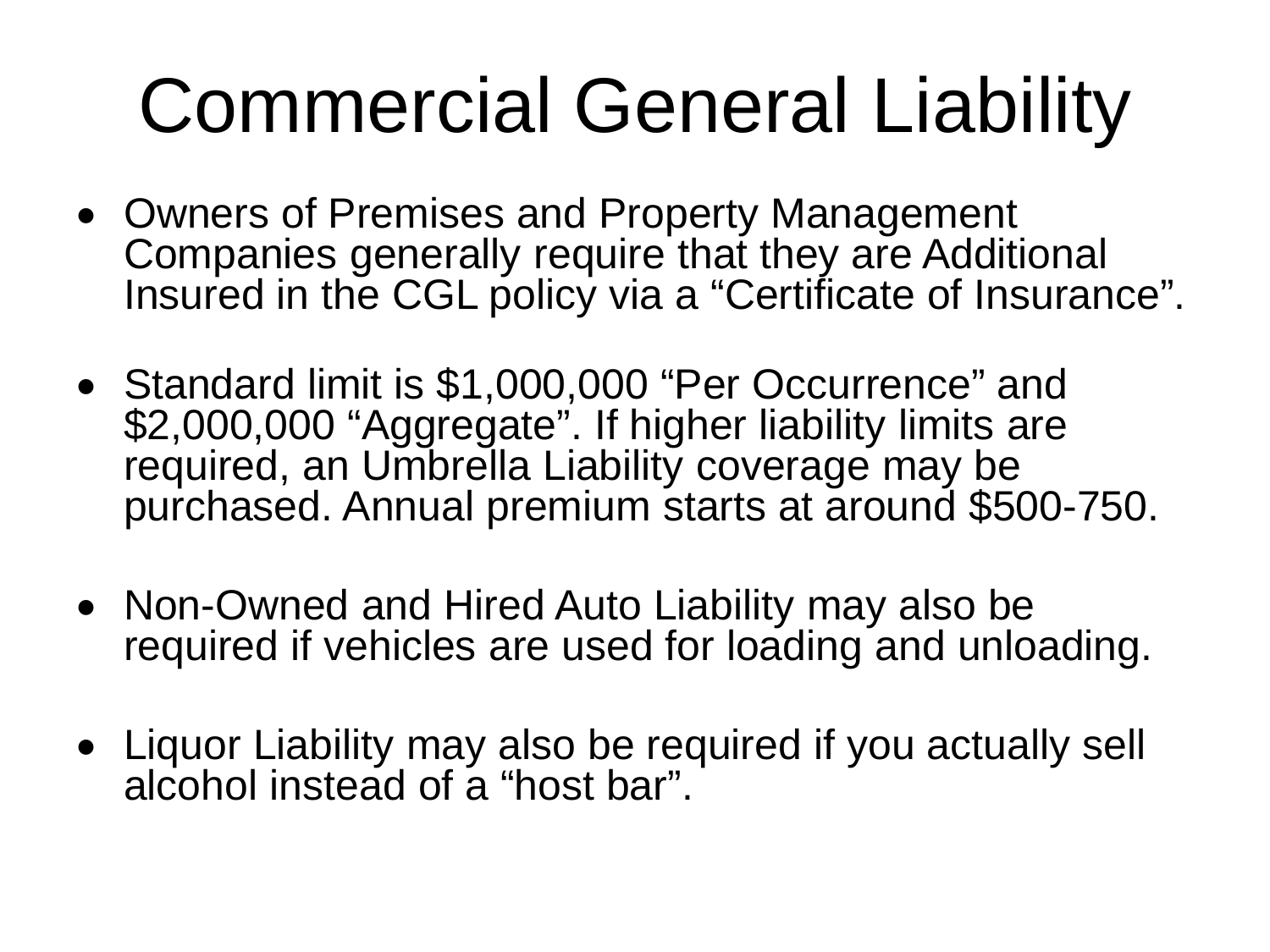### Directors and Officers Insurance

- D&O **Liability Insurance** indemnifies **directors and officers** of nonprofit organizations for damages and defense costs arising from lawsuits alleging various "wrongful acts", including but not limited to:
- *Unfair employment practices; Mismanagement of the organization's assets; Inefficient administration; Violations of bylaws; Conflicts of interest; Improper selfdealing; False or misleading reports; Continual absence from meetings; Failure to file annual report; Failure to detect embezzlement of funds*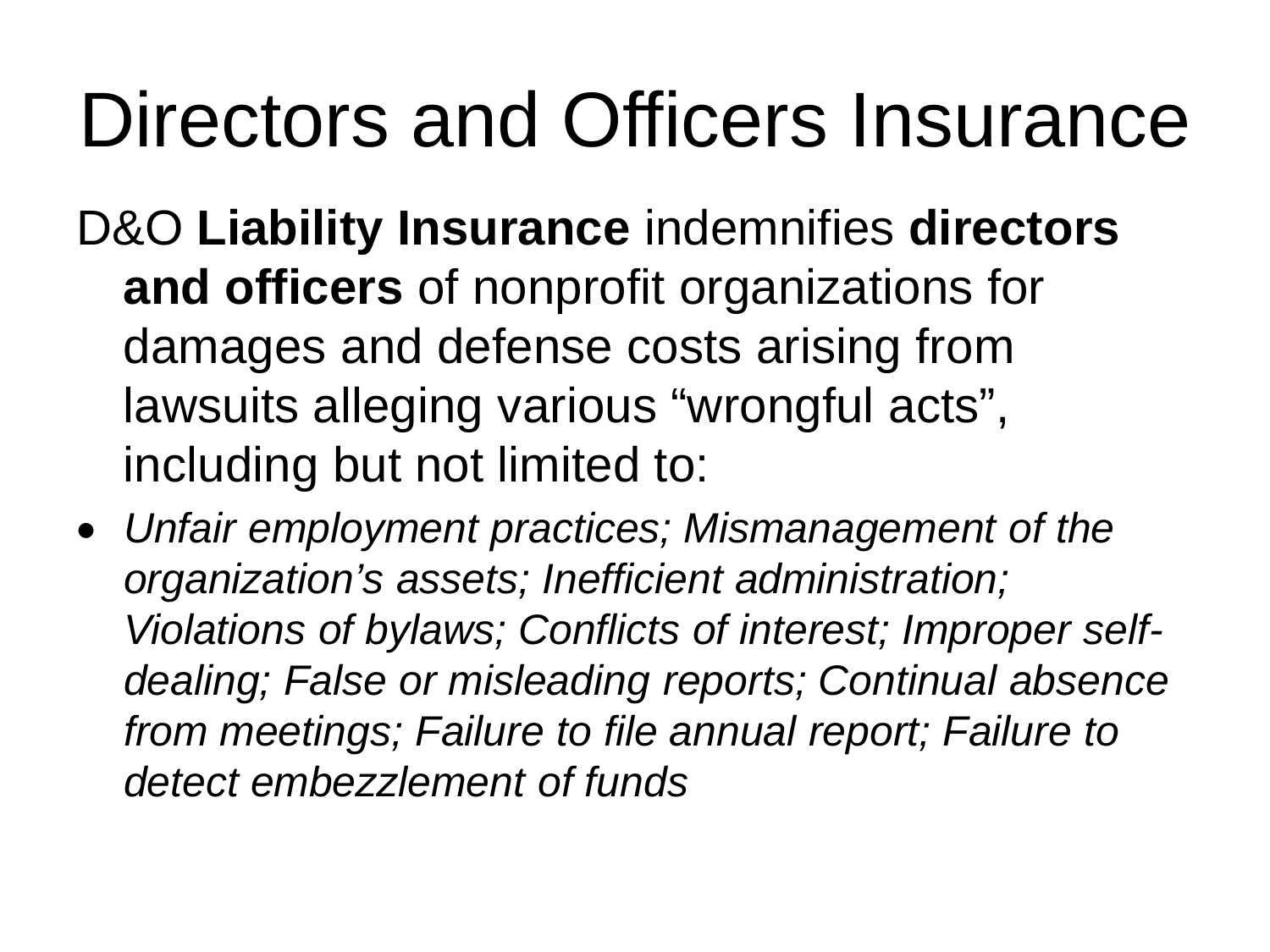- D&O Liability is typically a "claims-made" policy as opposed to "occurrence basis" for CGL policy.
- Standard liability limit is \$1,000,000 "Per Claim" and \$1,000,000 "Aggregate". Depending on the financial size of the organization, the annual premium normally starts at about \$500-\$750.
- Employment Practices Liability and Third Party Discrimination coverage are usually included automatically. Professional Liability is Excluded.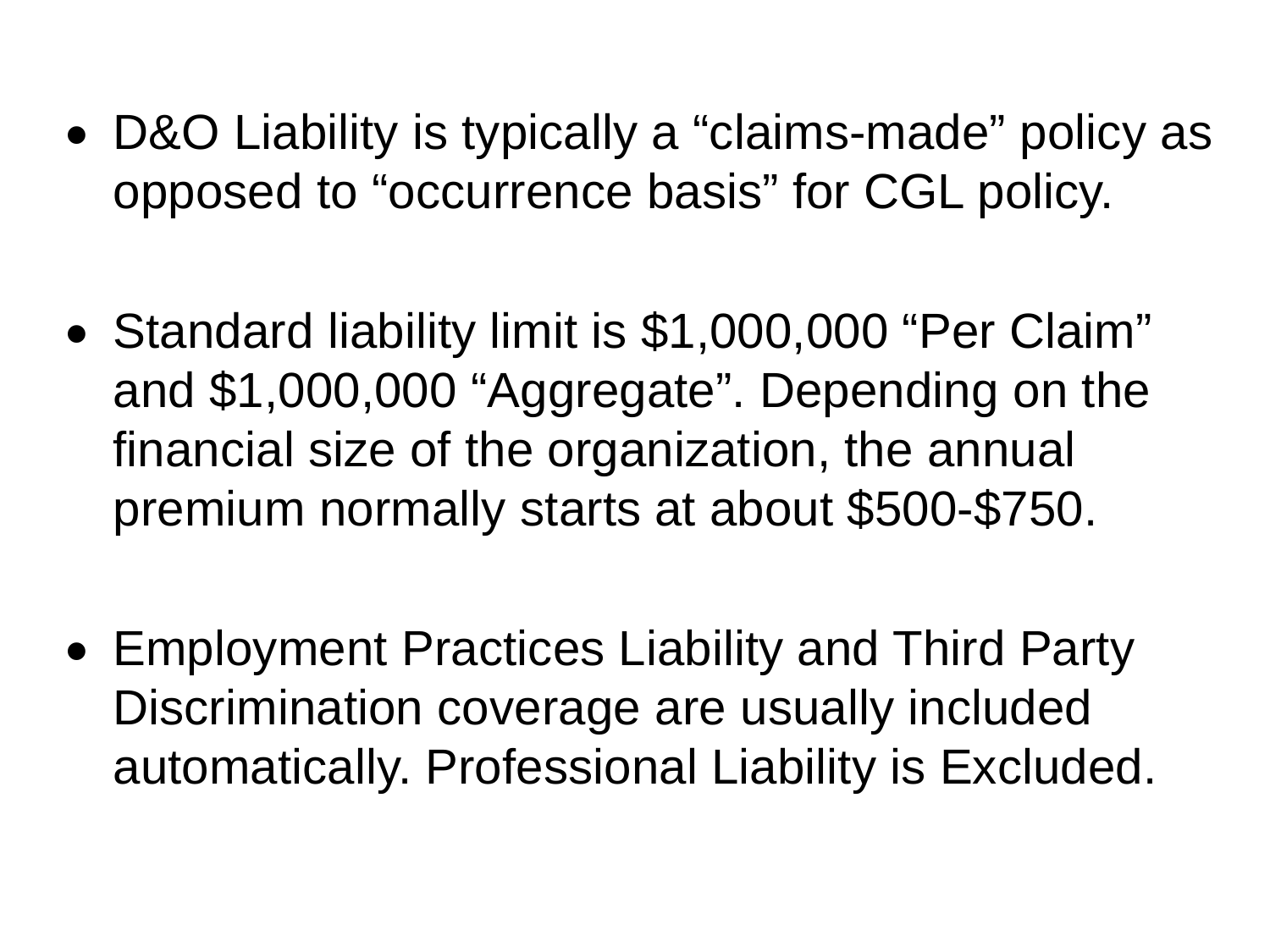#### <span id="page-17-0"></span>One Time Special Event Insurance

If you do not carry an annual CGL policy, a one time Special Event Insurance is your best option. Here are some links:

Virginia Association of Counties (VACO)

TULIP Event Insurance – [Approx. cost \\$100 for \\$1 million](http://www.vacorp.org/coverages/tulip-event-insurance/) coverage <http://www.vacorp.org/coverages/tulip-event-insurance/>

The Event Helper [https://www.theeventhelper.com/](#page-17-0)

Ga[teway Speciality Insurance http://gatewayspecialty.com/Special-](#page-17-0)<br>Event

Na[tionwide Insurance https://www.nationwide.com/general-liability-](https://www.nationwide.com/general-liability-insurance-hb.jsp)<br>insurance-hb.jsp

#### K&K Insurance:

[https://www.kandkinsurance.com/EventsAttractions/Pages/Short-](https://www.kandkinsurance.com/EventsAttractions/Pages/Short-Term-Special-Events.aspx)<br>Term-Special-Events.aspx